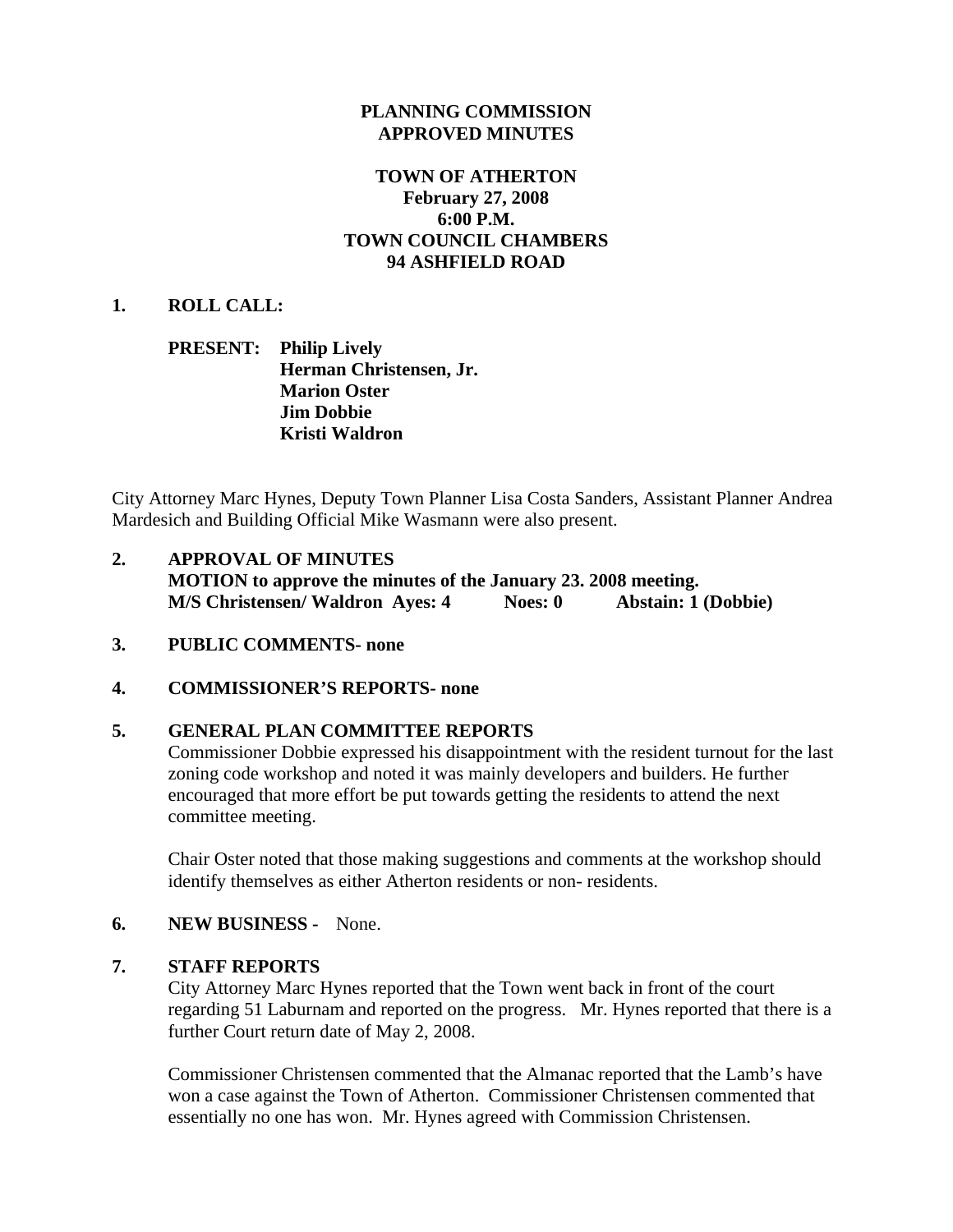February 27, 2008, Approved Planning Commission Minutes Page 2

> Deputy Town Planner, Lisa Costa Sanders, reported that the City Council authorized a contract with PMC for the historical ordinance and will hold small stakeholder meetings.

Ms. Costa Sanders reported that the City Council denied an appeal at 137 Stockbridge relating to a non-conforming structure..

# PUBLIC HEARINGS

**8. Lot Line Redesignation-7 Almendral Avenue-** LotLline Redesignation to designate the northeast property line as the front property line (El Camino Real) Atherton Municipal Code section 17.60.050

Assistant Planner, Andrea Mardesich presented the staff report and indicated staff support for the line lot redesignation.

Commissioner Lively questioned whether the site plans are accurate.

Ms. Mardesich reported that site plans were verified using previous permits on microfilm. Commissioner Dobbie stated that the distance from house to shed shows 9 feet and in the field it is only 8'-1".

Ms. Mardesich responded that the shed was not on microfilm plans when it was reviewed.

### OPEN PUBLIC COMMENT

Thomas Wilson, Attorney for the property owners, stated that Ms. Mardesich has set forth all the facts and that if the Commission had any questions he and the owner were present.

Commissioner Christensen questioned the owner on the potential swimming pool location and noted that with the proposed redesignation he does not see where it could go.

Linda Miles, property owner stated that she understands the setbacks and limitations with the redesignation request and there is not a lot of space for a pool.

Chair Oster noted she also had questions on the pool location.

Commissioner Dobbie mentioned that in the past El Camino Real was the address for the site and it was later changed to Almendral.

### CLOSE PUBLIC COMMENT

Commissioner Waldron expressed support for the proposed lot line redesignation with the knowledge that the owner is aware of the potential restrictions with potential placement of a pool.

Commissioner Dobbie agreed and stated the proposed redesignation falls into compliance with the code.

Commissioner Christensen expressed support.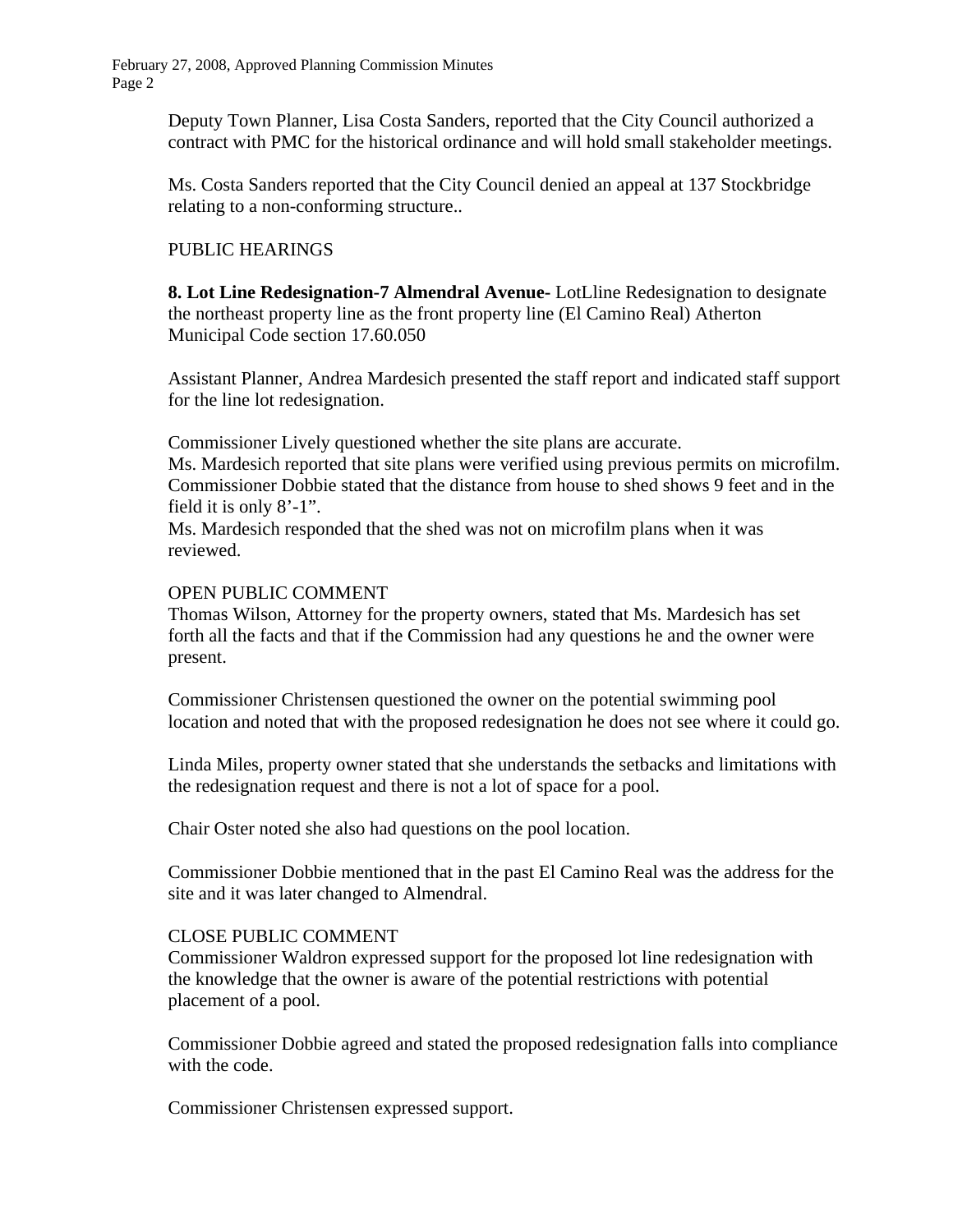**MOTION to approve the lot line redesignation to designate the northeast property line as the front property line (El Camino). M/S Lively/Waldron Ayes: 5 Noes: 0** 

Chair Oster advised of the 10-day appeal period.

 **9. Conditional Use Permit-216 Atherton Avenue-** Conditional Use Permit to allow basements under accessory structures. Atherton Municipal Code Section 17.36.190.

Assistant Planner, Andrea Mardesich reviewed the proposed project and clarified that there are two basements being proposed; a 1,300 square foot basement under the detached guesthouse, and a 700 square foot basement under a detached garage. Ms. Mardesich noted that based on a site inspection the over cut necessary for the basement could potentially cause damage to surrounding vegetation but not to any Heritage Trees.

Ms. Mardesich entered a letter from Douglas M. Heller, neighbor to 216 Atherton Avenue. She advised Mr. Heller that the proposed basements where on the opposite side the property. Mr. Heller asked the letter to be read to the Commission.

Commissioner Christensen asked if permit were issued for the accessory structures. Ms. Mardesich responded that permits were issued for the accessory structures that did not include the basement area. New permits would be required if the request is approved. .

Chair Oster questioned whether the over cut is necessary. Building Official Mike Wasmann responded that a 2-3 foot over cut is normal for this type of construction.

Commissioner Waldron questioned whether the main residence was issued a permit with basement. Ms. Mardesich and Mr. Wasmann replied that the main residence was permitted with the basement.

Commissioner Christensen stated that it looked as though the basement is set 10 feet back from the side property line. Mr. Wasmann noted that Commissioner Christensen is correct. As an option they can do shoring rather than over-cut due to the close proximity to the side property line.

Commissioner Christensen noted that the basement being proposed is for a generator. He further expressed concern with the air circulation. Mr. Wasmann responded that it would be made up of combustion air.

Chair Oster expressed concern with the potential noise level. Mr. Wasmann replied it would comply with the Town's noise ordinance.

### OPEN PUBLIC COMMENT

Roger Kohler, Architect, stated he has done 40 or so basements in Palo Alto and confirmed that he used shoring almost all of the time. He further explained the process of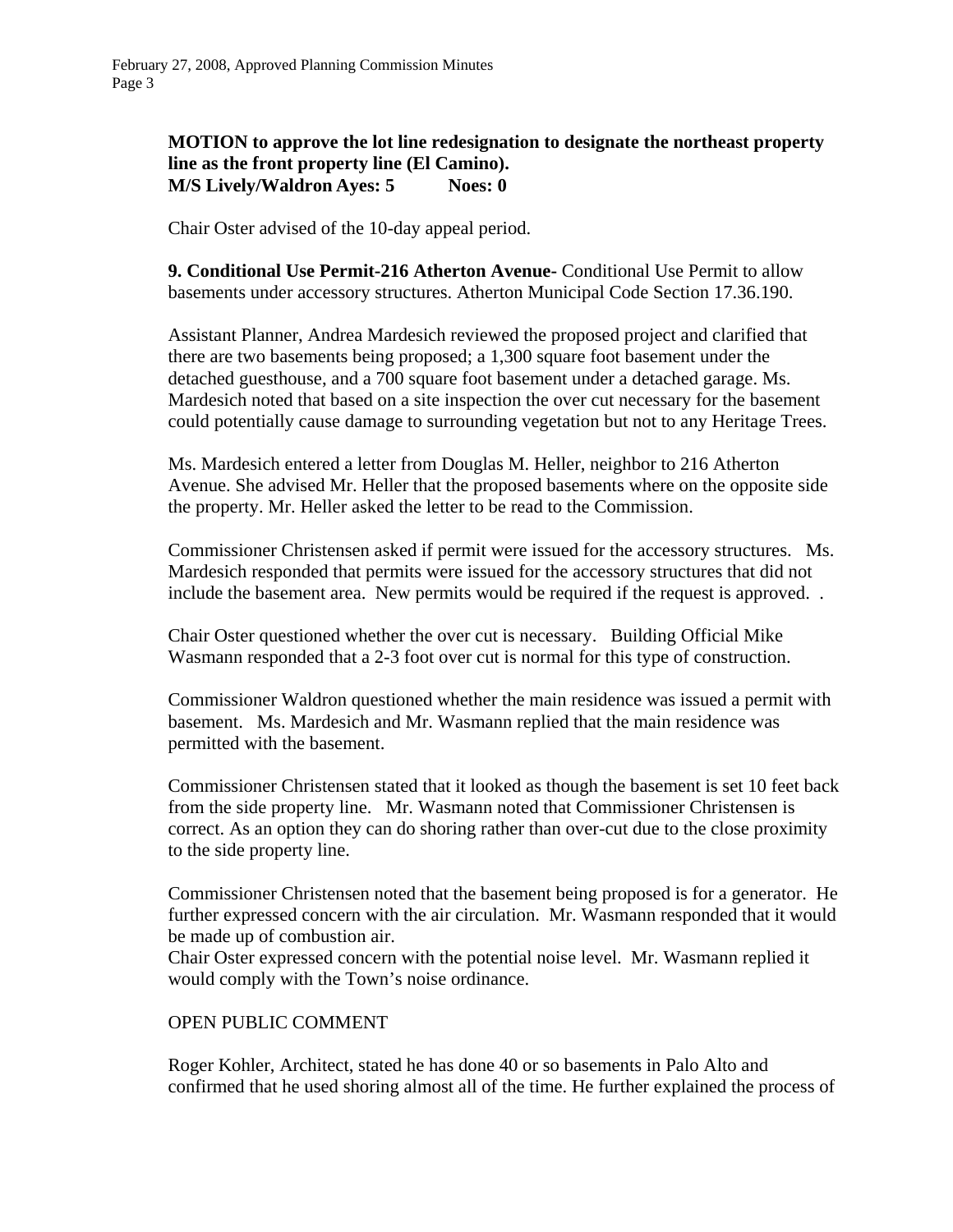February 27, 2008, Approved Planning Commission Minutes Page 4

> shoring. Mr. Kohler noted that there would virtually be no sound and the basement is solely for equipment.

Commissioner Dobbie questioned what type of gas would serve the generator. Mr. Kohler responded that it would be natural gas.

Commissioner Christensen questioned the construction method for the basement. Mr. Kohler noted that the shoring could encroach into the setback 3-4 feet, and any vegetation loss will be replaced. He further stated that the Landscape Architect was present and also available for questions from the Commission.

Commissioner Dobbie questioned whether shoring had to meet the setbacks. Mr. Wasmann responded that it did not because it is below grade.

Ms. Mardesich clarified that the main residence basement is approximately 4,000 square feet in area.

### CLOSE PUBLIC HEARING

Commissioner Lively stated that it was innovative application of the ordinance to connect the lighwells to create a below grade patio.

Commissioner Christensen expressed concern with the general project. He further stated he would approve a 300 square foot equipment basement room provided all equipment would be located there.

Commissioner Dobbie expressed concern with the size of the basement. He further stated that it seems to be stretching the rules but does appear to meet the ordinances and therefore doesn't give the Commission much room to deny.

Commissioner Waldron also expressed conflict with the proposed basements. She further stated that the ordinance as it is currently written does allow for this, however does not feel that this was the ordinances' intent.

Deputy Town Planner, Ms. Lisa Costa Sanders noted there was a lot of discussion on the basement ordinance and light wells was a major concern. She noted Staff is recommending approval as it has met all requirements of the ordinance. Chair Oster noted that light wells should be faced towards the inside of the property. She further questioned how far from the building do the light wells will be.

Commissioner Dobbie replied that if the drawings are to scale it is no more than 8 feet.

Chair Oster expressed concern that even though the proposed does meet all criteria, she feels that the light wells should face interior.

Ms. Mardesich reported that guest house light well is 7 feet and the garage light well is 5 feet going towards the back of the garage.